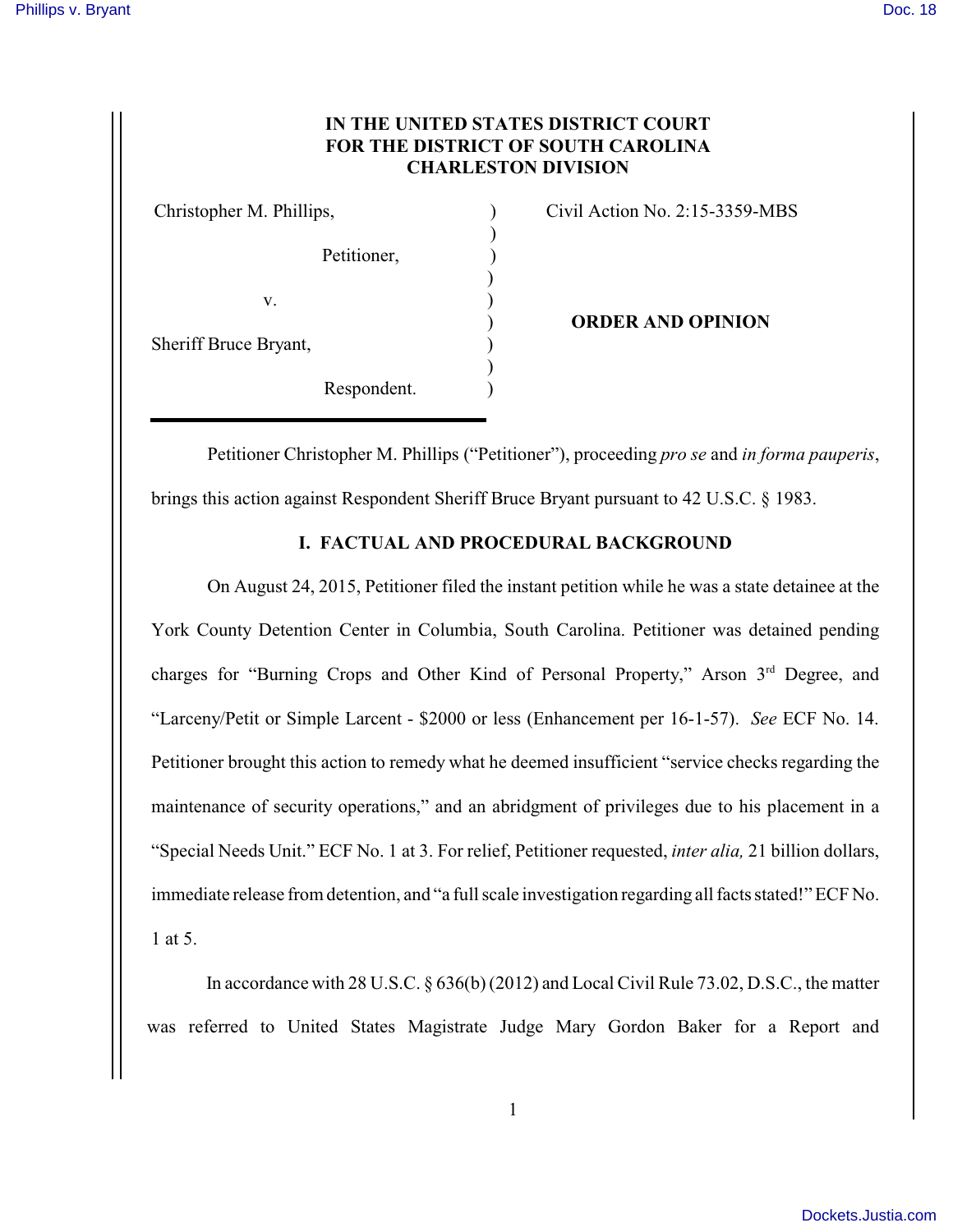Recommendation. The Magistrate Judge reviewed the petition pursuant to 28 U.S.C. § 1915(e)(2)(B). The Magistrate Judge filed a Report and Recommendation on October 7, 2015. ECF No. 14. The Magistrate Judge determined that Petitioner's Complaint is nonsensical, unsupported by facts to allege any constitutional violation, and fails to seek relief available under a § 1983 action. *Id.* Additionally, the Magistrate Judge evaluated the Prison Litigation Reform Act ("PLRA") three strike rule, which bars a Petitioner from proceeding *in forma pauperis* if the court has already dismissed three actions brought by a petitioner as "frivolous, malicious, or for failure to state a claim for which relief may be granted." 28 U.S.C. § 1915(g). Finding that Petitioner's Complaint is both frivolous and fails to state a claim for relief, the Magistrate Judge recommended that the Complaint be summarily dismissed with prejudice and that this dismissal count as a "strike" for the purposes of 28 U.S.C. § 1915(g). *Id.* Petitioner filed an objection to the Report and Recommendation on October 26, 2015. ECF No. 16.

## **II. DISCUSSION**

The Magistrate Judge makes only a recommendation to this court. The recommendation has no presumptive weight and the responsibilityfor making a final determination remains with this court. *Mathews v. Weber*, 423 U.S. 261, 270 (1976). The court may accept, reject, or modify, in whole or in part, the recommendation made by the Magistrate Judge. 28 U.S.C.  $\S 636(b)(1)$ . This court may also receive further evidence or recommit the matter to the Magistrate Judge with instructions. *Id.*

The court is charged with making a *de novo* review of any portions of the Report and Recommendation to which a specific objection is made. *Id.* The district court need not conduct a *de novo* review when a party makes only general and conclusory objections that do not direct the court to a specific error in the Magistrate Judge's proposed findings and recommendations. *Orpiano v.*